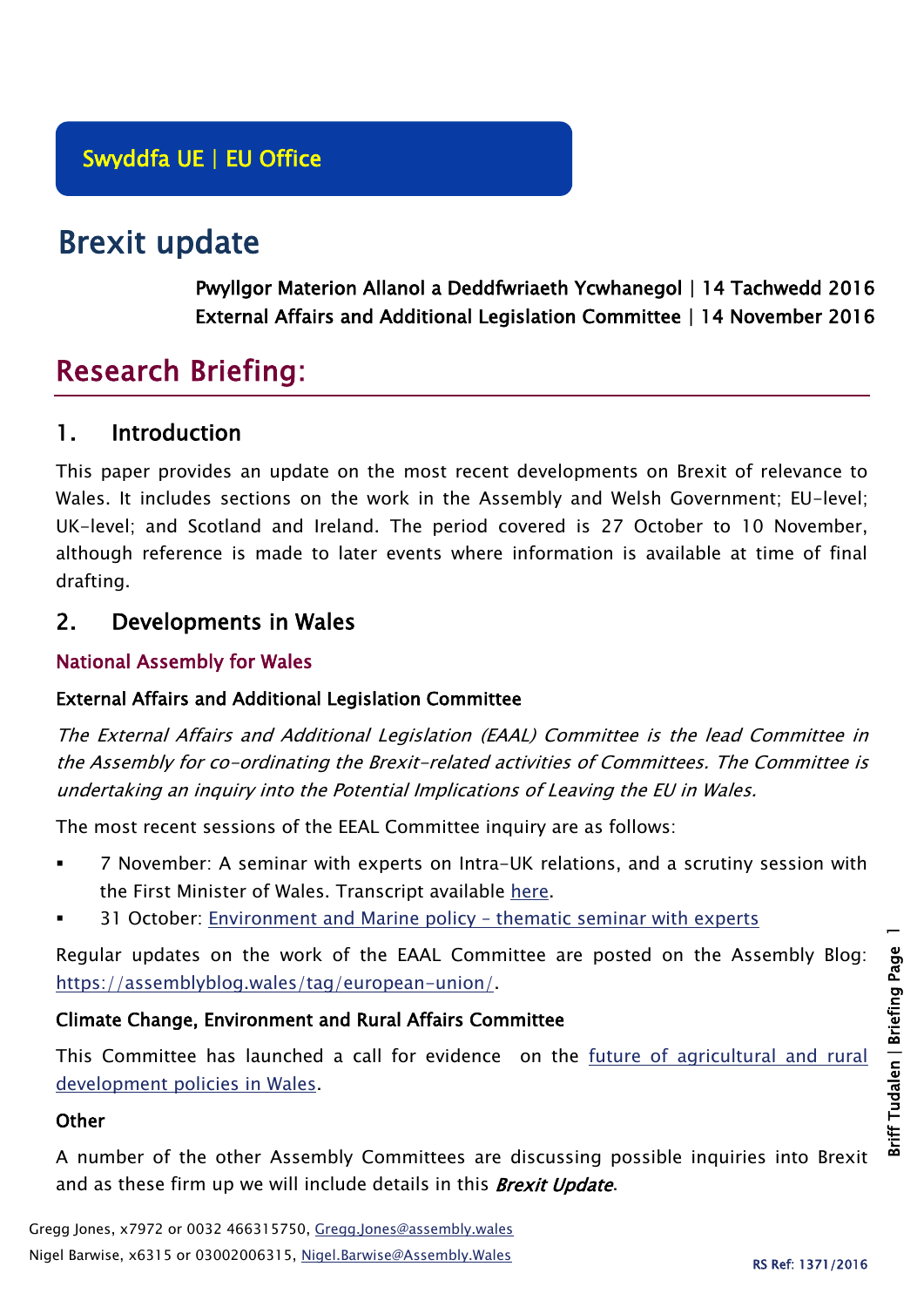#### Plenary debates

- On 9 November the Welsh Government's Counsellor General Mick Antoniw AM made a statement on the Welsh Government's reaction to the judgement by the High Court on triggering of Article 50.
- On 9 November the Chair of the Climate Change, Environment and Rural Affairs Committee made a statement, followed by questions, on the committee's inquiry into the future of agricultural and rural policies in Wales.
- On 1 November the First Minister gave a statement, followed by debate, on [EU](http://www.assembly.wales/en/bus-home/pages/rop.aspx?meetingid=4000&assembly=5&c=Record%20of%20Proceedings#433668)  [Transition.](http://www.assembly.wales/en/bus-home/pages/rop.aspx?meetingid=4000&assembly=5&c=Record%20of%20Proceedings#433668)

#### Welsh Government

Welsh businesses and universities have secured [more than €50m in funding](http://gov.wales/newsroom/finance1/2016/58693959/?lang=en) from the EU's largest research and innovation programme, Horizon 2020, recent statistics have revealed. (27 October)

#### Welsh stakeholders

 "It is essential for the food and farming sector to maintain full, unfettered access to the single market while having continued access to a flexible, competent and reliable workforce." [\(NFU Cymru,](https://www.nfu-cymru.org.uk/news/latest-news/uk-farming-unions-and-processors-unite/) 1 November).

### 3. EU level developments

#### European Council

8 November: [The annual ECOFIN-EFTA meeting focused on economic growth and](http://www.consilium.europa.eu/en/press/press-releases/2016/11/08-ecofin-efta-mtg/)  [investments](http://www.consilium.europa.eu/en/press/press-releases/2016/11/08-ecofin-efta-mtg/). The final lines of the press release are "The EU and EFTA therefore don't see each other as "third" countries, but as neighbours with the same important economic challenges and priorities. Brexit only provides more impetus to that agenda."

#### CETA – Canadian EU Free Trade Agreement

[This agreement was signed on 30 October.](http://europa.eu/rapid/press-release_IP-16-3581_en.htm) The European Parliament and the Council must give their consent to CETA for it to enter into force provisionally, the agreement can then be used. The choice of EU Member States - supported by the Commission - is that the Investment Court System will be out of the scope of the provisional application of CETA. This means that it will only be implemented once all Member States conclude their national ratification procedures.

#### European Commission

Juncker Commission [presents third annual Work Programme: Delivering a Europe that](http://europa.eu/rapid/press-release_IP-16-3500_en.htm)  [protects, empowers and defends](http://europa.eu/rapid/press-release_IP-16-3500_en.htm) (press release and links). The focus remains on the 10 priorities set by Juncker at the beginning of his Presidency, with emphasis placed "…squarely on delivery..." (page 16 of *COM(2016)710*). The Work Programme includes:

 $\sim$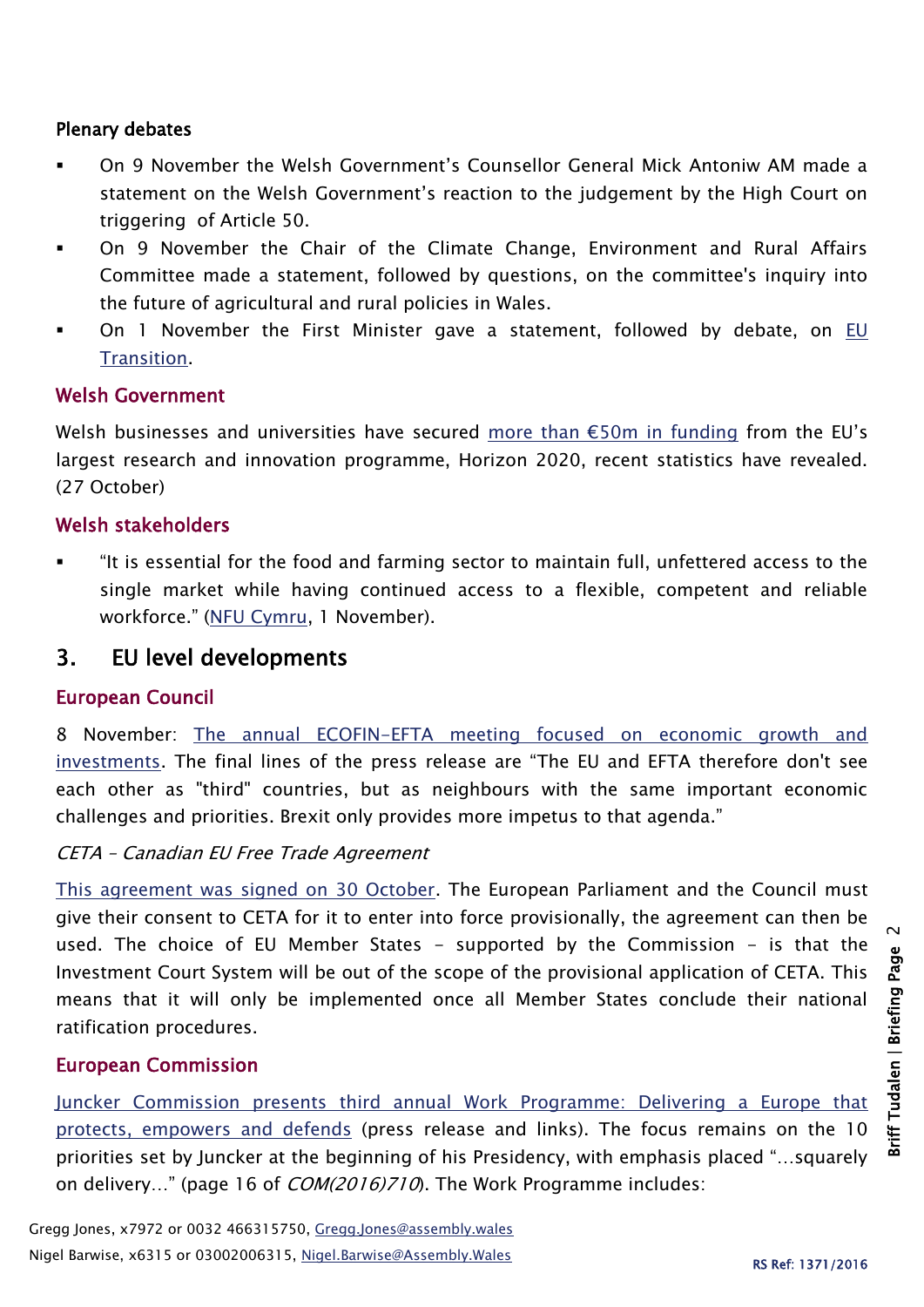- 21 Key Initiatives (there were 23 in 2015 and 2016 Work Programmes)
- 18 REFIT actions i.e. review of fitness for purpose of existing EU policy/legislation
- 35 Priorities for the Co-legislators this is existing proposals in the system requiring action by the Council and European Parliament
- 19 Withdrawal or modifications of proposals in the system
- 16 ieces of legislation to be repealed

The Commission has started a public consultation on policy [options to set minimum quality](http://ec.europa.eu/environment/consultations/reused_water_en.htm)  [requirements for reused water](http://ec.europa.eu/environment/consultations/reused_water_en.htm) in the European Union, responses by 27 January 2017.

#### European Parliament

- EU's long[-term budget: MEPs vote for more headroom to cope with crises.](http://www.europarl.europa.eu/news/en/news-room/20161020IPR47870/eu%E2%80%99s-long-term-budget-meps-vote-for-more-headroom-to-cope-with-crises) (26 October)
- [MEPs set out their stance on EU economic priorities for 2017.](http://www.europarl.europa.eu/news/en/news-room/20161020IPR47886/meps-set-out-their-stance-on-eu-economic-priorities-for-2017) (26 October)
- Parliament demanded more funds, to help young people into jobs, boost economic growth and assist third countries with a view to mitigating the migration crisis, in a plenary vote on Wednesday. [MEPs reversed all the Council's proposed cuts in the draft](http://www.europarl.europa.eu/news/en/news-room/20161020IPR47865/More-funds-needed-for-youth-and-jobs-in-2017-to-honour-EU%E2%80%99s-pledges-say-MEPs)  [EU budget for 2017.](http://www.europarl.europa.eu/news/en/news-room/20161020IPR47865/More-funds-needed-for-youth-and-jobs-in-2017-to-honour-EU%E2%80%99s-pledges-say-MEPs) (26 October)

## 4. UK level developments

#### Article 50 judgement

The [U.K. Government lost the Article 50 parliamentary vote Brexit case.](https://www.judiciary.gov.uk/judgments/r-miller-v-secretary-of-state-for-exiting-the-european-union/) The appeal will be heard in the [Supreme Court from 5-8 December.](http://www.bloomberg.com/news/articles/2016-11-03/u-k-government-loses-brexit-lawsuit-over-article-50-vote-iv26x025) (3 November)

[UK Government statement](https://www.gov.uk/government/news/high-court-ruling-on-article-50-statement) on the High Court ruling on Article 50. (3 November)

[Statement by the First Minister of Wales:](http://gov.wales/newsroom/firstminister/2016/161103article50/?lang=en) High Court Ruling on UK Government triggering Article 50. (3 November)

On 4 November 2016 [Mick Antoniw AM, Counsel General for Wales](http://gov.wales/newsroom/firstminister/2016/161104supremecourt/?lang=en) in reaction to the judgement noted "in accordance with my power under section 67 of the Government of Wales Act 2006, I intend to make an application to be granted permission to intervene in the proposed appeal before the Supreme Court. My intention is to make representations about the specific implications of the government's proposed decision for Wales." The Counsel General also gave a statement in plenary, followed by questions, on 8 November. On 2 November prior to the judgement, he also answered a question on [Article 50 and the](http://www.assembly.wales/en/bus-home/pages/rop.aspx?meetingid=4001&assembly=5&c=Record%20of%20Proceedings#434291)  [Devolution Settlement.](http://www.assembly.wales/en/bus-home/pages/rop.aspx?meetingid=4001&assembly=5&c=Record%20of%20Proceedings#434291)

On 8 November 2016 Scottish Government announced that it will intervene in the [Article 50](http://news.gov.scot/news/scottish-government-will-intervene-in-article-50-legal-case)  [legal case.](http://news.gov.scot/news/scottish-government-will-intervene-in-article-50-legal-case)

[Mark Carney: Court ruling adds to uncertainty for UK economy](http://www.politico.eu/article/mark-carney-court-ruling-adds-to-uncertainty-for-uk-economy/) (Politico, 3 November)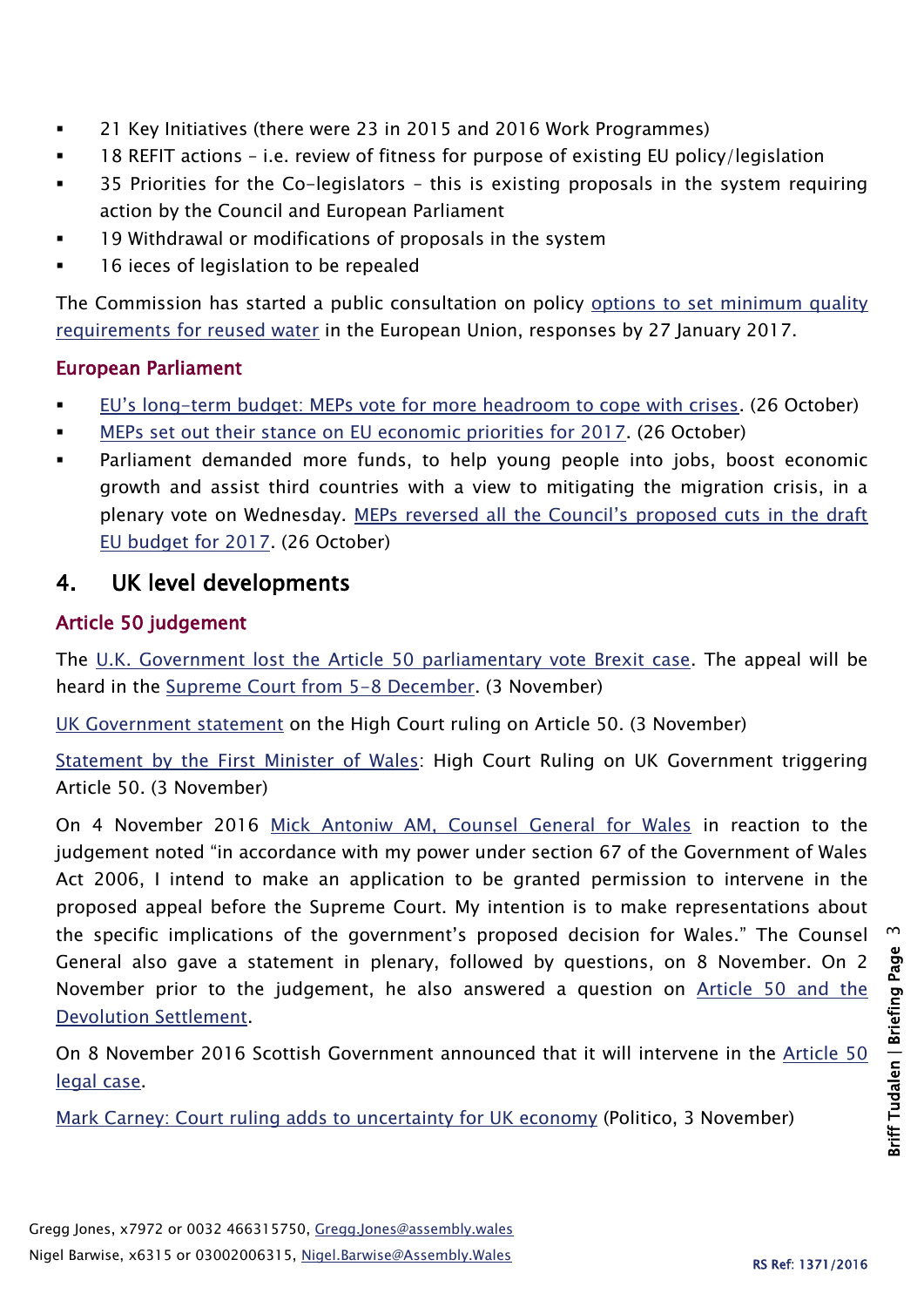On 4 November the Prime Minister spoke to [President Tusk and President Hollande,](https://www.gov.uk/government/news/pm-calls-with-president-tusk-and-president-hollande-4-november-2016) and [Chancellor Merkel and President Juncker](https://www.gov.uk/government/news/pm-calls-with-chancellor-merkel-and-president-juncker-4-november-2016) to say that the UK government still intends to trigger Article 50 before the end of March 2017.

On 7 November the Secretary of State for Exiting the European Union gave a statement and answered questions on the [process for invoking article 50.](https://hansard.parliament.uk/commons/2016-11-07/debates/C59A3B55-6FB3-455D-B704-F8B1BF5A5AF5/Article50) The [statement was repeated in](https://hansard.parliament.uk/Lords/2016-11-07/debates/93243105-18AA-4F9B-BFE7-4F1D97405A2F/BrexitArticle50)  [the Lords](https://hansard.parliament.uk/Lords/2016-11-07/debates/93243105-18AA-4F9B-BFE7-4F1D97405A2F/BrexitArticle50) and a debate followed.

[FUW calls for urgent Brexit clarity following High Court ruling.](http://fuw.org.uk/fuw-calls-for-urgent-brexit-clarity-following-high-court-ruling/) (3 November)

#### UK Government

The Prime Minister continued her round of meetings with Heads of State and Government of EU Member States:

[Joint statement between the governments of the UK and India.](https://www.gov.uk/government/news/joint-statement-between-the-governments-of-the-uk-and-india) (7 November)

[India-UK Tech Summit: Prime Minister's speech.](https://www.gov.uk/government/speeches/india-uk-tech-summit-prime-ministers-speech) (7 November)

[Colombian state visit:](https://www.gov.uk/government/speeches/president-of-colombia-state-visit-prime-ministers-press-statement) PM and President Santos' press statements. (2 November)

Prime Minister Theresa May gave a statement following [Nissan's decision to produce the](https://www.gov.uk/government/news/pm-statement-on-nissan-sunderland-plant-announcement)  [Qashqai](https://www.gov.uk/government/news/pm-statement-on-nissan-sunderland-plant-announcement) and a new model at their Sunderland plant. (27 October)

#### Joint Ministerial Committee (JMC)

#### JMC Plenary

A Joint Ministerial Committee (JMC) Plenary session was held on 24 October, the first since the Brexit vote, with the UK response to Brexit the primary agenda item for the meeting. The First Minister Carwyn Jones AM attended and was accompanied by the Cabinet Secretary for Finance and Local Government, Mark Drakeford AM. The Scottish First Minister Nicol Sturgeon MSP was accompanied by her Brexit Minister Michael Russell MSP.

In a [joint communiqué](https://www.gov.uk/government/uploads/system/uploads/attachment_data/file/562364/joint-ministerial-committee-communique-24-october-2016.pdf) issued after the meeting it was stated that attendees had agreed to take forward multilateral engagement through a new Joint Ministerial Committee on EU Negotiations to be known as JMC (EN). This confirmed the announcements in September of the intention to establish a dedicated "Brexit" JMC. The following terms of reference were agreed on 24 October:

#### Working together in EU Negotiations

Through the JMC(EN) the governments will work collaboratively to:

- discuss each government's requirements of the future relationship with the EU;
- seek to agree a UK approach to, and objectives for, Article 50 negotiations; and
- provide oversight of negotiations with the EU, to ensure, as far as possible, that outcomes agreed by all four governments are secured from these negotiations; and,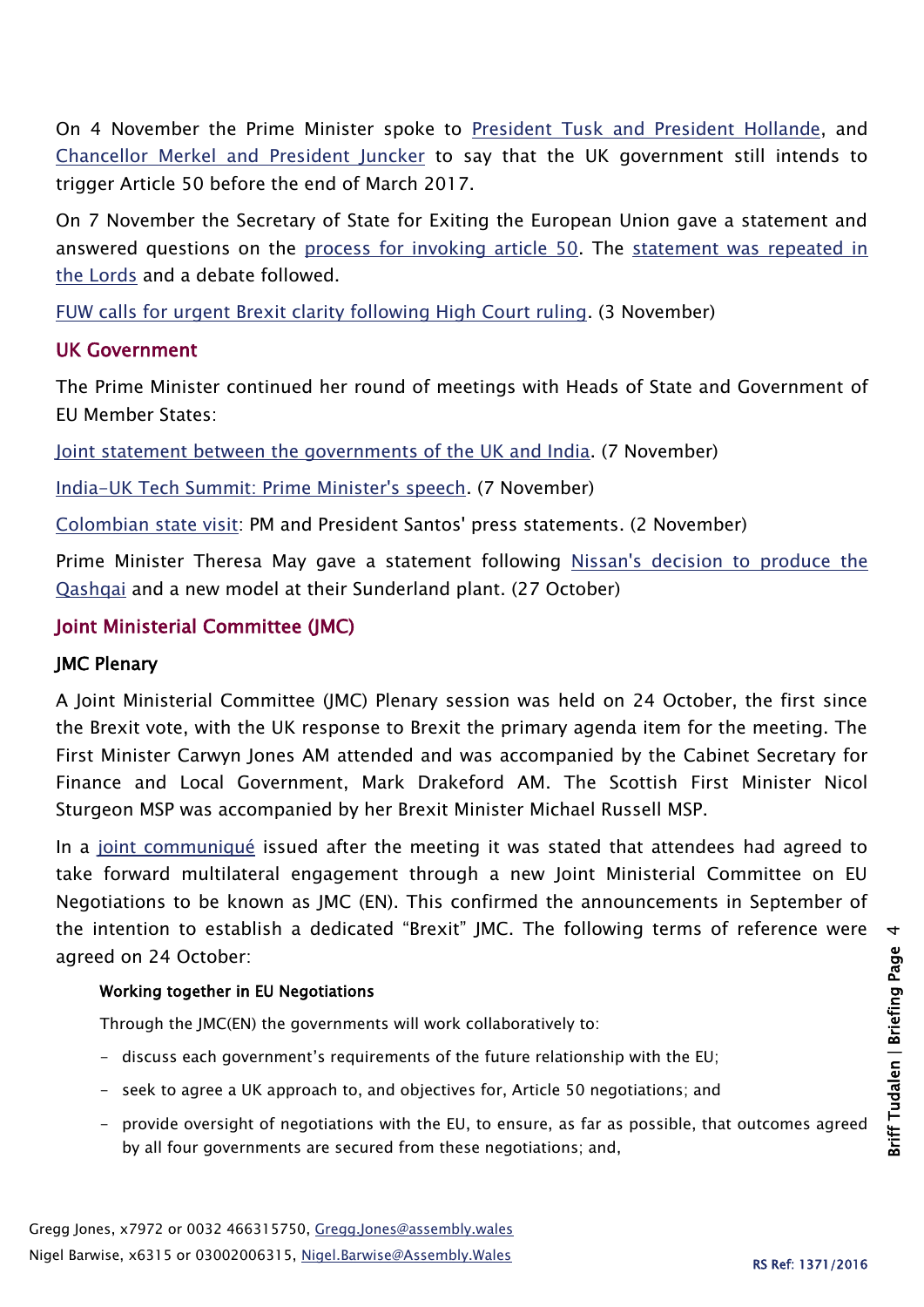- discuss issues stemming from the negotiation process which may impact upon or have consequences for the UK Government, the Scottish Government, the Welsh Government or the Northern Ireland Executive.

The First Minister Carwyn Jones AM issued a [statement](http://gov.wales/newsroom/firstminister/2016/161024jmc/?lang=en) following the meeting of the Joint Ministerial Committee, and followed this up with a statement to plenary on 1 November, taking questions from a number of members.

The statement on 24 October highlighted continued 'uncertainty' regarding the detail of the UK position, whilst his statement on 1 November 2016 developed this further:

It is disappointing, and damaging to confidence, that the UK Government has so far been unable to offer a coherent outline of its broad approach to EU negotiations. Their excuses for not doing so are running thin and the credibility of the UK is not helped by prevarication and – it must be said – confused and mixed messaging. The UK needs to get its act together.

He underlined the importance of unfettered access to the Single Market.

His statement on 1 November called for a revision of the Block Grant to Wales in light of the EU exit and that this will become "increasingly urgent for stability in the months ahead" given the impact on access to EU funding. He also noted that the Welsh Government is seeking more information from the UK Government "…about the Nissan decision, and the implications for businesses in Wales".

The First Minister also noted that the UK Government had 'conceded' to the demands of the devolved administrations to 'meet more frequently' and to have a 'meaningful role' in the Brexit negotiations.

Scotland First Minister Nicola Sturgeon [described](https://firstminister.gov.scot/joint-ministerial-committee-on-eu-referendum/) the JMC plenary meeting as "long overdue…but…in large parts, hugely frustrating". On the substance of the discussions she said:

As a first step we agreed that there must be a detailed work programme developed ahead of the first meeting of the sub-committee. Crucially we agreed that this must be integrated with the wider process so that the devolved administrations can influence key Cabinet Sub-Committee decisions. We also agreed that there will be a further meeting of heads of government in the New Year.

The Prime Minister stated her intention to offer the DAs a direct line to the UK Government during the Brexit negotiations, describing the meeting as 'constructive', and saying that 'working together' the nations of the UK will make a success of Brexit.

#### JMC(EN)

The JMC (EN) met for the first time on 9 November, chaired by the Secretary of State for Exiting the EU, David Davis MP, and with the participation of Ministers from the Devolved Administrations, including Mark Drakeford AM for the Welsh Government. At the meeting David Davis MP [asked the Devolved Administrations](http://www.bbc.co.uk/news/uk-wales-politics-37915181) to present their analysis on Brexit to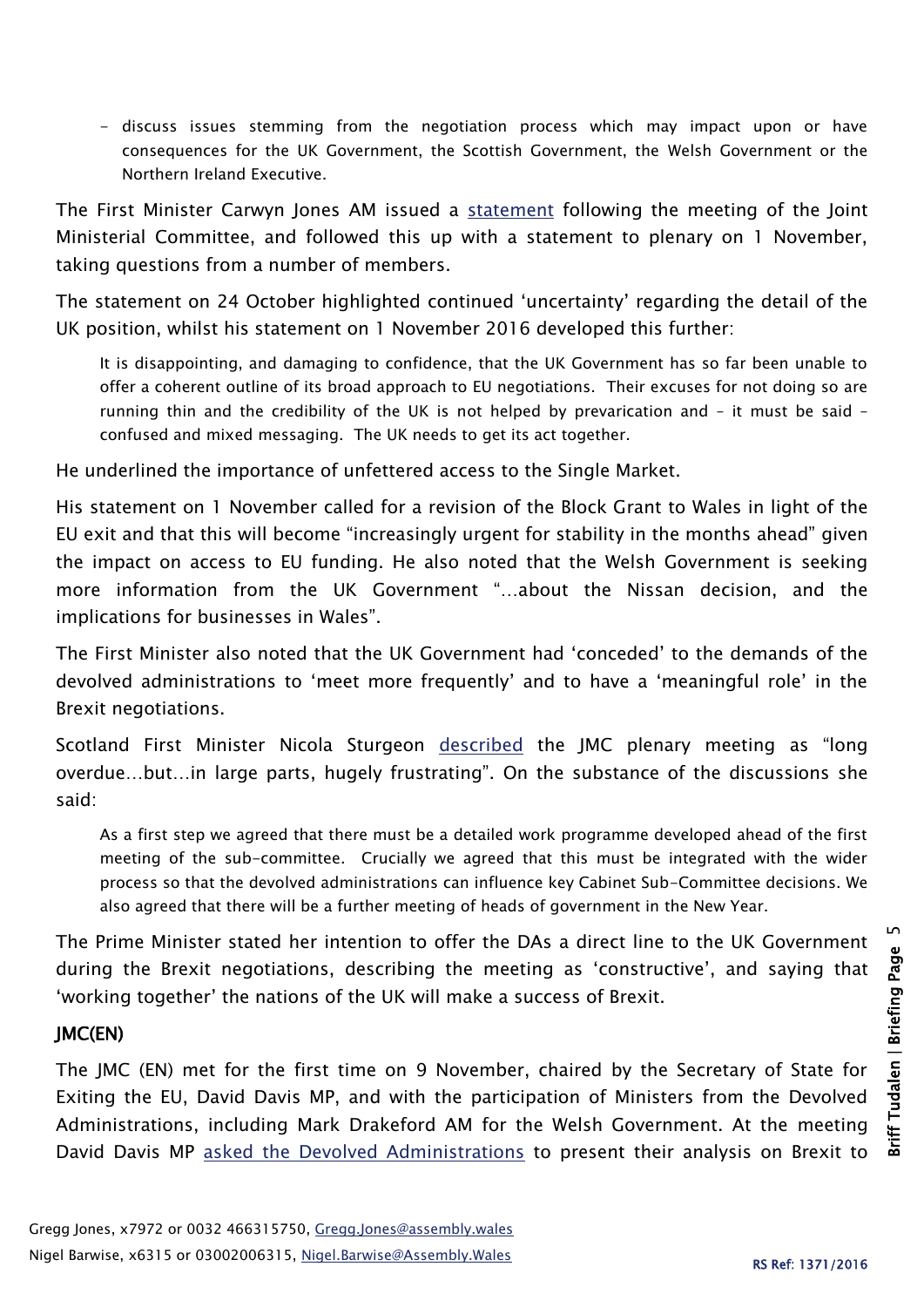help shape negotiation priorities. In return, he promised to share the UK government's "latest thinking" on Brexit. JMC (EN) is set to meet on a monthly basis.

#### House of Commons

On 26 October the European Scrutiny Committee heard from [Minister of State David Jones](http://www.parliament.uk/business/committees/committees-a-z/commons-select/european-scrutiny-committee/news-parliament-20151/eu-brexit-relations-evidence-16-17/)  [MP,](http://www.parliament.uk/business/committees/committees-a-z/commons-select/european-scrutiny-committee/news-parliament-20151/eu-brexit-relations-evidence-16-17/) about how the department will work in terms of formulating and coordinating policies that will steer the government's relations with the EU.

On 31 October the Secretary of State for Business, Energy and Industrial Strategy gave a statement, followed by questions, about his [assurances to Nissan](https://hansard.parliament.uk/commons/2016-10-31/debates/3BAC6B0F-E41B-431D-8062-C42D89C9ADA8/NissanSunderland) and their decision to invest in Sunderland.

On 2 November there was an adjournment debate on the UK's membership of the EU [customs union.](https://hansard.parliament.uk/commons/2016-11-02/debates/29D6662C-20E7-48CA-B3DD-6D80FC530932/EUCustomsUnion)

On 3 November questions on [International Trade](https://hansard.parliament.uk/commons/2016-11-03) were answered by the Secretary of State for International Trade, the Parliamentary Under-Secretary of State for International Trade and the Minister for Trade and Investment. There was also a debate on [Leaving the EU: Financial](https://hansard.parliament.uk/commons/2016-11-03/debates/3B8D89BB-12C1-43E0-8534-900D547F9ECD/LeavingTheEUFinancialServices)  [Services.](https://hansard.parliament.uk/commons/2016-11-03/debates/3B8D89BB-12C1-43E0-8534-900D547F9ECD/LeavingTheEUFinancialServices)

On 7 November the Secretary of State for Business, Energy and Industrial Strategy led a debate on [exiting the EU and workers' rights](https://hansard.parliament.uk/commons/2016-11-07/debates/605BEFA9-1A9E-443E-A746-BBCC40758D18/ExitingTheEUAndWorkers%E2%80%99Rights).

The new Exiting the European Union Committee has announced its first inquiry examining [the UK's negotiating objectives for the withdrawal from the EU.](http://www.parliament.uk/business/committees/committees-a-z/commons-select/exiting-the-european-union-committee/news-parliament-2015/negotiating-objects-for-eu-withdrawal-launch-16-17/)

There is an extensive number of inquiries and work on Brexit in the various Commons Select Committees. This includes:

- Education Committee: issued a call for evidence for its inquiry  $-$  the impact of exiting [the European Union on higher education.](http://www.parliament.uk/business/committees/committees-a-z/commons-select/education-committee/inquiries/parliament-2015/brexit-impact-higher-education-16-17/)
- Environmental Audit Committee: inquiry  $-$  the Future of the Natural Environment after [the EU Referendum.](http://www.parliament.uk/business/committees/committees-a-z/commons-select/environmental-audit-committee/inquiries/parliament-2015/future-of-the-natural-environment-after-the-eu-referendum-16-17/)
- Justice Committee: inquiry into the [implications of Brexit for the Crown Dependencies.](http://www.parliament.uk/business/committees/committees-a-z/commons-select/justice-committee/inquiries/parliament-2015/implications-of-brexit-for-the-crown-dependencies-16-17/)

## House of Lords

The House of Lords European Union Committee and its six Sub-Committees is undertaking a "[co-ordinated series of inquiries](http://www.parliament.uk/business/committees/committees-a-z/lords-select/eu-select-committee-/news-parliament-2015/co-ordinated-inquries-launch/) into the key issues that will arise in the forthcoming negotiations on Brexit".

On 27 October there were questions about [Brexit and the Creative Industries,](https://hansard.parliament.uk/Lords/2016-10-27/debates/FB242047-BA8C-416D-8216-AA8DDBFAEE10/BrexitCreativeIndustries) EU [and Canada:](https://hansard.parliament.uk/Lords/2016-10-27/debates/7461E093-4734-447C-8CBA-DC66CCE368EF/EuropeanUnionAndCanadaComprehensiveEconomicAndTradeAgreement)  [Comprehensive Economic and Trade Agreement,](https://hansard.parliament.uk/Lords/2016-10-27/debates/7461E093-4734-447C-8CBA-DC66CCE368EF/EuropeanUnionAndCanadaComprehensiveEconomicAndTradeAgreement) and a debate on the [opportunities](https://hansard.parliament.uk/Lords/2016-10-27/debates/5EB74FBE-1271-4B01-A79E-354ABD62C6F2/BrexitDomesticAndInternational)  [presented by the United Kingdom's vote to leave the European Union for the promotion of](https://hansard.parliament.uk/Lords/2016-10-27/debates/5EB74FBE-1271-4B01-A79E-354ABD62C6F2/BrexitDomesticAndInternational)  [global free trade, and the impact on domestic and international trade.](https://hansard.parliament.uk/Lords/2016-10-27/debates/5EB74FBE-1271-4B01-A79E-354ABD62C6F2/BrexitDomesticAndInternational)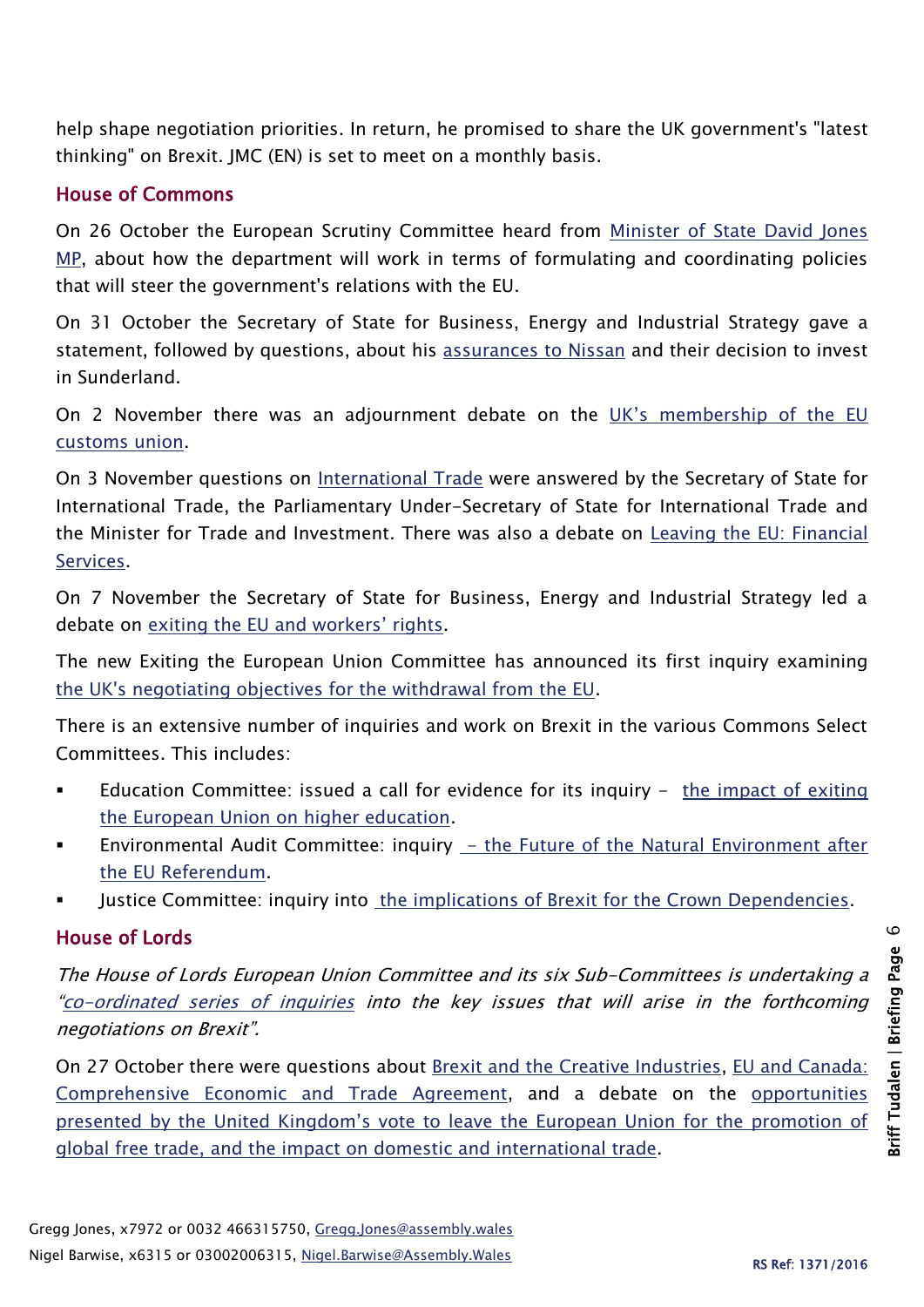On 31 October the Minister of State, Department for Business, Energy and Industrial Strategy repeated the statement that had been made that day in the Commons regarding [Nissan,](https://hansard.parliament.uk/Lords/2016-10-31/debates/2C691A6A-FFF4-4361-AE05-D43907FEC275/NissanSunderland) and answered questions.

On 1 November Brexit was discussed in a question on [Aviation and International Trade.](https://hansard.parliament.uk/Lords/2016-11-01/debates/D3EAF1B9-5EB6-40B9-81B7-046CB9F52DE9/AviationInternationalTrade) There was another question on [trade and the effect of Brexit.](https://hansard.parliament.uk/Lords/2016-11-01/debates/61FDA7A3-70D3-467A-AC8C-33B49E098825/BrexitTrade)

The [involvement of Parliament in Article 50](https://hansard.parliament.uk/Lords/2016-11-02/debates/2F7A8D1C-BF3E-4BD0-B715-616F81AC66A8/BrexitArticle50) was discussed on 2 November, and the [implications of the High Court decision on Article 50](https://hansard.parliament.uk/Lords/2016-11-03/debates/E297073E-5611-4F3D-8939-647BC956ECB1/Brexit) on 3 November. Later that day the [impact of Brexit on universities and scientific research](https://hansard.parliament.uk/Lords/2016-11-03/debates/92A8358C-3790-4F39-B33F-650A977CF7CB/BrexitImpactOnUniversitiesAndScientificResearch) was debated.

On 2 and 9 November the EU Energy and Environment Sub-Committee took evidence on [Climate change policy and trans-boundary environmental issues post-Brexit.](http://www.parliament.uk/business/committees/committees-a-z/lords-select/eu-energy-environment-subcommittee/news-parliament-2015/env-transboundary-climate-change/) [Business](http://www.parliament.uk/business/committees/committees-a-z/lords-select/eu-energy-environment-subcommittee/news-parliament-2015/brexit-env-cc-business/)  [leaders](http://www.parliament.uk/business/committees/committees-a-z/lords-select/eu-energy-environment-subcommittee/news-parliament-2015/brexit-env-cc-business/) were questioned on 8 November. There is a further session on 16 November.

The EU External Affairs Sub-Committee took [evidence from the Japanese ambassador](http://www.parliament.uk/business/committees/committees-a-z/lords-select/eu-external-affairs-subcommittee/news-parliament-2015/brexit-japan-future-trade/) on 9 November as part of its inquiry Brexit: future trade between the UK and the EU in goods. On 3 November the committee took evidence on [Brexit: trade in automotives, aerospace and](http://www.parliament.uk/business/committees/committees-a-z/lords-select/eu-external-affairs-subcommittee/news-parliament-2015/brexit-automotive-aerospace-defence/)  [defence goods.](http://www.parliament.uk/business/committees/committees-a-z/lords-select/eu-external-affairs-subcommittee/news-parliament-2015/brexit-automotive-aerospace-defence/)

The EU Financial Affairs Sub-Committee took evidence on 2 November on the [impact of](http://www.parliament.uk/business/committees/committees-a-z/lords-select/eu-financial-affairs-subcommittee/news-parliament-2015/london-stock-ex-ev-session/)  [Brexit on the financial services sector.](http://www.parliament.uk/business/committees/committees-a-z/lords-select/eu-financial-affairs-subcommittee/news-parliament-2015/london-stock-ex-ev-session/)

The EU Home Affairs Sub-Committee has launched a new inquiry into [Brexit: UK-EU](http://www.parliament.uk/business/committees/committees-a-z/lords-select/eu-home-affairs-subcommittee/news-parliament-2015/uk-eu-movement-inquiry-launched/)  [movement of people.](http://www.parliament.uk/business/committees/committees-a-z/lords-select/eu-home-affairs-subcommittee/news-parliament-2015/uk-eu-movement-inquiry-launched/) Evidence will be taken in late November. On 2 November the committee took evidence from the Director of Public Prosecutions at the Crown Prosecution Service, on [how the UK might co-operate with the EU on police and security matters](http://www.parliament.uk/business/committees/committees-a-z/lords-select/eu-home-affairs-subcommittee/news-parliament-2015/cps-head-evidence-session/) after the UK leaves the EU. On 15 November the committee will hear from Sir Julian King, the (UK) Commissioner for Security Union.

On 3 November the EU Internal Market Sub-Committee heard from [creative and retail](http://www.parliament.uk/business/committees/committees-a-z/lords-select/eu-internal-market-subcommittee/news-parliament-2015/creative-retail-industry-evidence-session/)  [industry bodies](http://www.parliament.uk/business/committees/committees-a-z/lords-select/eu-internal-market-subcommittee/news-parliament-2015/creative-retail-industry-evidence-session/) as part of their inquiry on Brexit: future UK and EU trade in services.

On 1 November the EU Justice Sub-Committee took evidence on the rights of EU citizens [after Brexit.](http://www.parliament.uk/business/committees/committees-a-z/lords-select/eu-justice-subcommittee/news-parliament-2015/brexit-acquired-rights-speaight-barnard/)

On 1 November the EU Select Committee took evidence from the Rt Hon David Jones MP, Minister of State at the Department on Exiting the European Union, on the [outcome of the](http://www.parliament.uk/business/committees/committees-a-z/lords-select/eu-select-committee-/news-parliament-2015/dexeu-minister-evidence-session/)  [October European Council meeting.](http://www.parliament.uk/business/committees/committees-a-z/lords-select/eu-select-committee-/news-parliament-2015/dexeu-minister-evidence-session/)

#### Other News

[Indian media link Brexit deals to visa rules.](http://www.bbc.co.uk/news/world-asia-india-37897710?intlink_from_url=http://www.bbc.co.uk/news/live/uk-politics-37894337&link_location=live-reporting-story) (BBC, 7 November)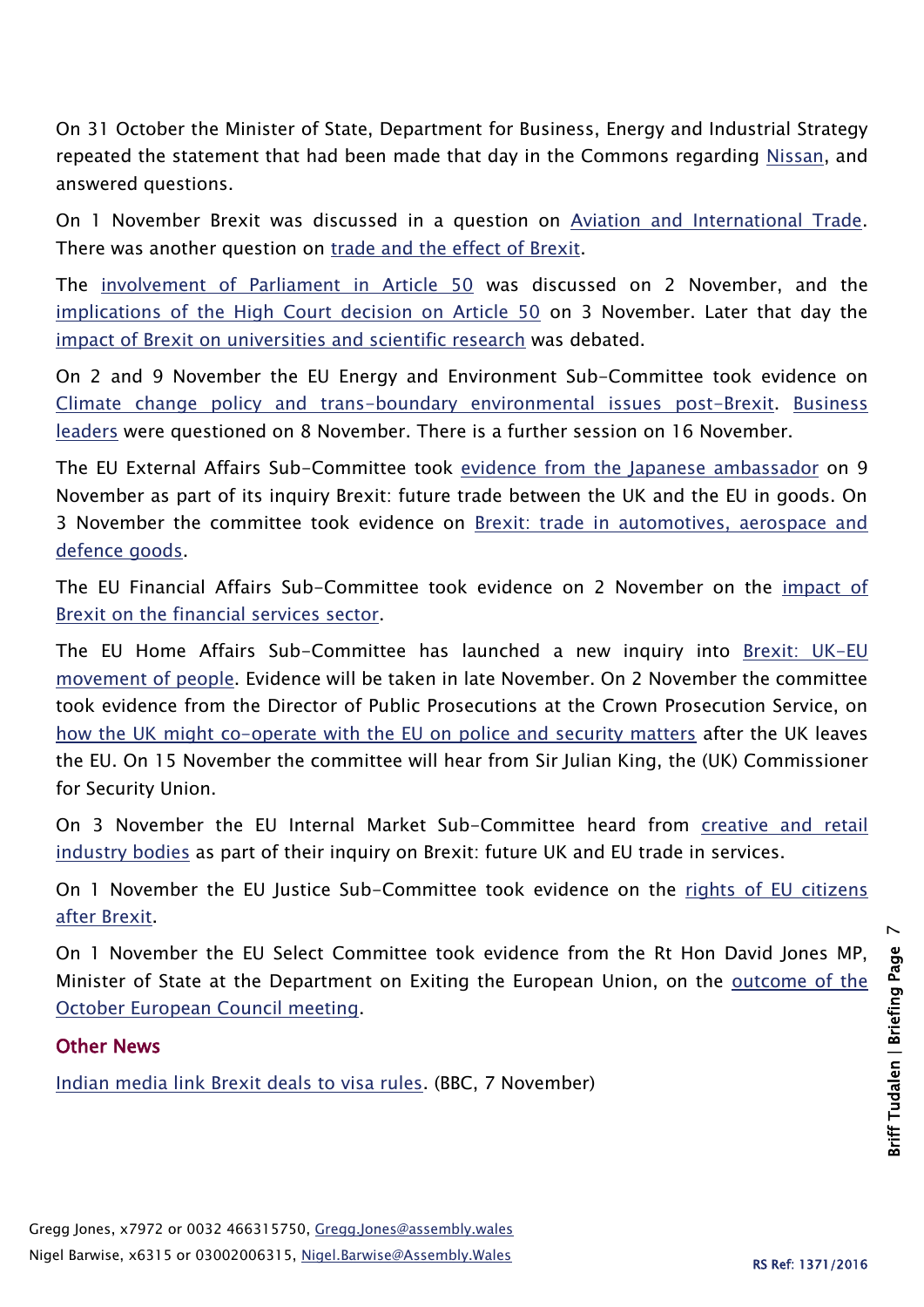## 5. Scotland

## Scottish Parliament

On 26 October the Minister for UK Negotiations on Scotland's Place in Europe gave an [update on actions following the outcome of](http://www.parliament.scot/parliamentarybusiness/report.aspx?r=10580&i=97355) the European Union referendum, followed by questions.

On 27 October there was a debate on a government motion: [the environment and climate](http://www.parliament.scot/parliamentarybusiness/report.aspx?r=10582&i=97390)  change—[European Union referendum.](http://www.parliament.scot/parliamentarybusiness/report.aspx?r=10582&i=97390) The amended motion was passed.

On 1 November the Cabinet Secretary for Justice opened a debate on the United Kingdom [referendum on European Union membership: impacts on justice and security in Scotland.](http://www.parliament.scot/parliamentarybusiness/report.aspx?r=10592&i=97462)

#### European and External Relations Committee

On 3 November the committee took evidence on [European Union Referendum \(Implications](http://www.parliament.scot/parliamentarybusiness/report.aspx?r=10605&i=97552)  [for Scotland\).](http://www.parliament.scot/parliamentarybusiness/report.aspx?r=10605&i=97552)

#### Scottish Government

Scottish Government statement: [EU market key for Scottish business](http://news.gov.scot/news/eu-market-key-for-scottish-business) - Brexit threat to trade growth. (7 November)

## 6. Northern Ireland

On 28 October the [High Court in Belfast dismissed two judicial review challenges](http://www.courtsni.gov.uk/en-GB/Judicial%20Decisions/SummaryJudgments/Documents/Court%20dismisses%20Brexit%20challenge/j_j_Summary%20of%20judgment%20-%20Brexit%20JRs%2028%20Oct%2016.htm) in Northern Ireland to the way the Government intends to invoke Article 50 of the Treaty on European Union to trigger withdrawal from the EU

#### Northern Ireland Executive

31 October: The Economy Minister intends to develop a [new International Trade Plan](https://www.economy-ni.gov.uk/news/hamilton-announces-new-northern-ireland-international-trade-plan) and to set up a new Air Routes Task Force for Northern Ireland.

## 7. British-Irish relations

[A hard Brexit would permanently damage Ireland,](https://www.rte.ie/news/2016/1107/829658-brexit/) according to a study by the Department of Finance and the Economic and Social Research Institute. (RTE)

#### House of the Oireachtas (Irish Parliament)

25 October: Seanad debate on [Agricultural Prices and Decision by UK to Leave EU.](http://oireachtasdebates.oireachtas.ie/debates%20authoring/debateswebpack.nsf/takes/seanad2016102500002?opendocument#DD00800)

## 8. Other reports published

- [On the referendum #20: the campaign, physics and data science](https://dominiccummings.wordpress.com/2016/10/29/on-the-referendum-20-the-campaign-physics-and-data-science-vote-leaves-voter-intention-collection-system-vics-now-available-for-all/)  Vote Leave's 'Voter [Intention Collection System' \(VICS\) now available for all](https://dominiccummings.wordpress.com/2016/10/29/on-the-referendum-20-the-campaign-physics-and-data-science-vote-leaves-voter-intention-collection-system-vics-now-available-for-all/) (Dominic Cummings' blog)
- [Brexit and Beyond: How the UK might leave the EU](http://ukandeu.ac.uk/wp-content/uploads/2016/11/Brexit-and-Beyond-how-the-UK-might-leave-the-EU.pdf) UK in a Changing Europe / Political Studies Association